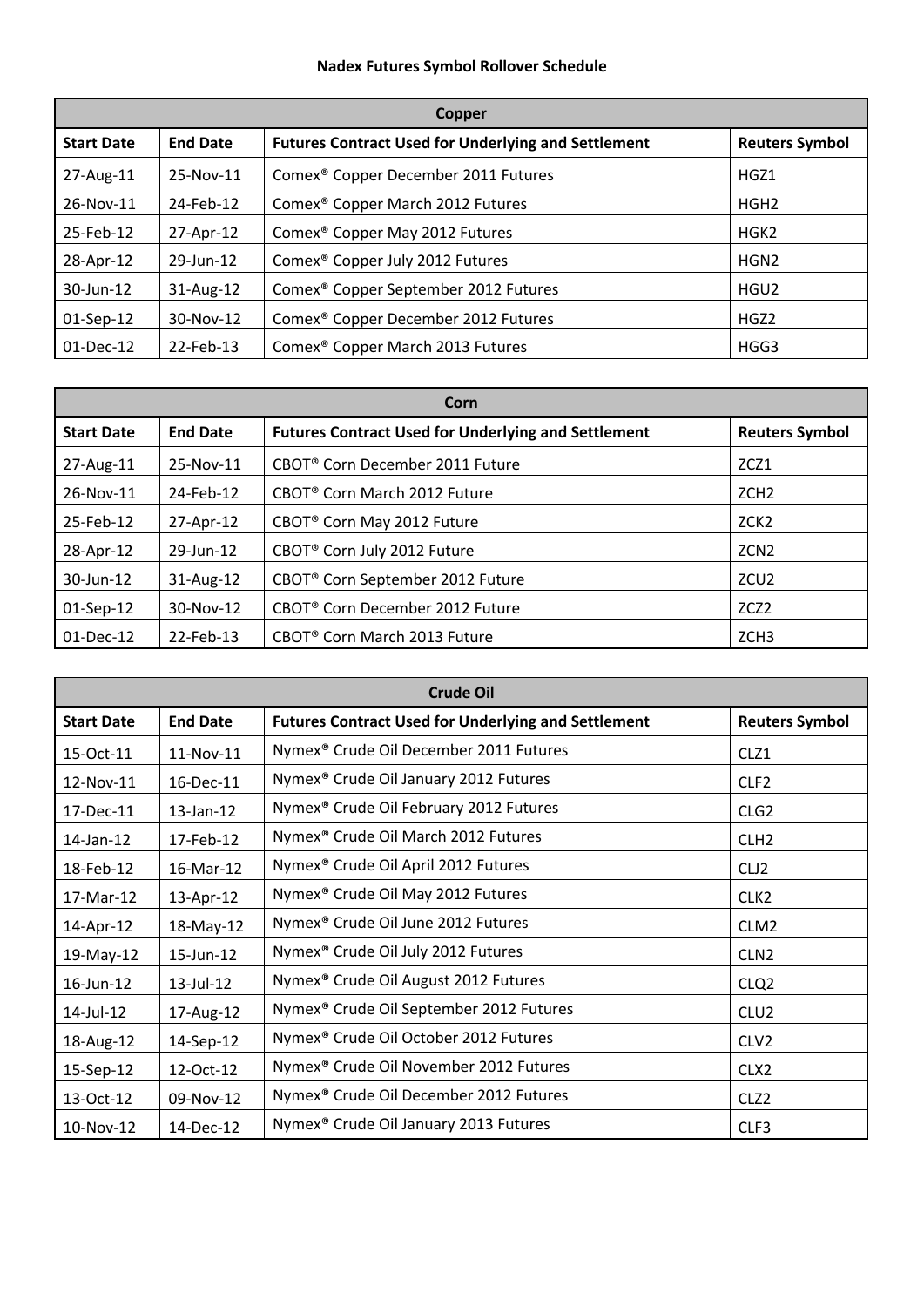| Japan 225         |                 |                                                            |                       |
|-------------------|-----------------|------------------------------------------------------------|-----------------------|
| <b>Start Date</b> | <b>End Date</b> | <b>Futures Contract Used for Underlying and Settlement</b> | <b>Reuters Symbol</b> |
| 03-Sep-11         | 02-Dec-11       | SGX <sup>®</sup> Nikkei® 225 December 2011 Future          | SSIZ <sub>1</sub>     |
| 03-Dec-11         | $02$ -Mar-12    | SGX <sup>®</sup> Nikkei® 225 March 2012 Future             | SSIH <sub>2</sub>     |
| 03-Mar-12         | $01$ -Jun-12    | SGX <sup>®</sup> Nikkei® 225 June 2012 Future              | SSIM <sub>2</sub>     |
| $02$ -Jun-12      | $07-Sep-12$     | SGX <sup>®</sup> Nikkei® 225 September 2012 Future         | SSIU <sub>2</sub>     |
| 08-Sep-12         | $07$ -Dec-12    | SGX <sup>®</sup> Nikkei® 225 December 2012 Future          | SSIZ <sub>2</sub>     |
| 08-Dec-12         | $01$ -Mar-13    | SGX <sup>®</sup> Nikkei® 225 March 2013 Future             | SSIH <sub>3</sub>     |

| <b>FTSE 100</b>   |                 |                                                            |                       |
|-------------------|-----------------|------------------------------------------------------------|-----------------------|
| <b>Start Date</b> | <b>End Date</b> | <b>Futures Contract Used for Underlying and Settlement</b> | <b>Reuters Symbol</b> |
| 13-Sep-11         | 12-Dec-11       | Liffe® FTSE 100® December 2011 Future                      | FFIZ1                 |
| 13-Dec-11         | 12-Mar-12       | Liffe® FTSE 100® March 2012 Future                         | FFIH <sub>2</sub>     |
| 13-Mar-12         | $11$ -Jun- $12$ | Liffe® FTSE 100® June 2012 Future                          | FFIM2                 |
| $12$ -Jun- $12$   | 17-Sep-12       | Liffe® FTSE 100® September 2012 Future                     | FFIU <sub>2</sub>     |
| 18-Sep-12         | 17-Dec-12       | Liffe® FTSE 100® December 2012 Future                      | FFIZ <sub>2</sub>     |
| 18-Dec-12         | 11-Mar-13       | Liffe® FTSE 100® March 2012 Future                         | FFIH <sub>3</sub>     |

| <b>Germany 30</b> |                 |                                                            |                       |
|-------------------|-----------------|------------------------------------------------------------|-----------------------|
| <b>Start Date</b> | <b>End Date</b> | <b>Futures Contract Used for Underlying and Settlement</b> | <b>Reuters Symbol</b> |
| 13-Sep-11         | 12-Dec-11       | Eurex <sup>®</sup> DAX <sup>®</sup> December 2011 Future   | FDXZ1                 |
| 13-Dec-11         | 12-Mar-12       | Eurex <sup>®</sup> DAX <sup>®</sup> March 2012 Future      | FDXH <sub>2</sub>     |
| 13-Mar-12         | $11$ -Jun- $12$ | Eurex <sup>®</sup> DAX <sup>®</sup> June 2012 Future       | FDXM2                 |
| 12-Jun-12         | 17-Sep-12       | Eurex® DAX® September 2012 Future                          | FDXU2                 |
| 18-Sep-12         | 17-Dec-12       | Eurex <sup>®</sup> DAX <sup>®</sup> December 2012 Future   | FDXZ <sub>2</sub>     |
| 18-Dec-12         | 11-Mar-13       | Eurex <sup>®</sup> DAX <sup>®</sup> March 2013 Future      | FDXH3                 |

| Gold              |                 |                                                            |                       |
|-------------------|-----------------|------------------------------------------------------------|-----------------------|
| <b>Start Date</b> | <b>End Date</b> | <b>Futures Contract Used for Underlying and Settlement</b> | <b>Reuters Symbol</b> |
| $31$ -Jul-11      | 25-Nov-11       | Comex <sup>®</sup> Gold December 2011 Futures              | GCZ1                  |
| 26-Nov-11         | 27-Jan-12       | Comex <sup>®</sup> Gold February 2012 Futures              | GCG <sub>2</sub>      |
| 28-Jan-12         | 30-Mar-12       | Comex <sup>®</sup> Gold April 2012 Futures                 | GCJ <sub>2</sub>      |
| 31-Mar-12         | 25-May-12       | Comex <sup>®</sup> Gold June 2012 Futures                  | GCM <sub>2</sub>      |
| 26-May-12         | 27-Jul-12       | Comex <sup>®</sup> Gold August 2012 Futures                | GCQ <sub>2</sub>      |
| 28-Jul-12         | 30-Nov-12       | Comex <sup>®</sup> Gold December 2012 Futures              | GCZ <sub>2</sub>      |
| 01-Dec-12         | 25-Jan-13       | Comex <sup>®</sup> Gold February 2013 Futures              | GCG3                  |

| Korea 200         |                 |                                                            |                       |  |
|-------------------|-----------------|------------------------------------------------------------|-----------------------|--|
| <b>Start Date</b> | <b>End Date</b> | <b>Futures Contract Used for Underlying and Settlement</b> | <b>Reuters Symbol</b> |  |
| $\mid$ 03-Sep-11  | $02$ -Dec-11    | Korea Exchange® Kospi® 200 December 2011 Future            | KSZ1                  |  |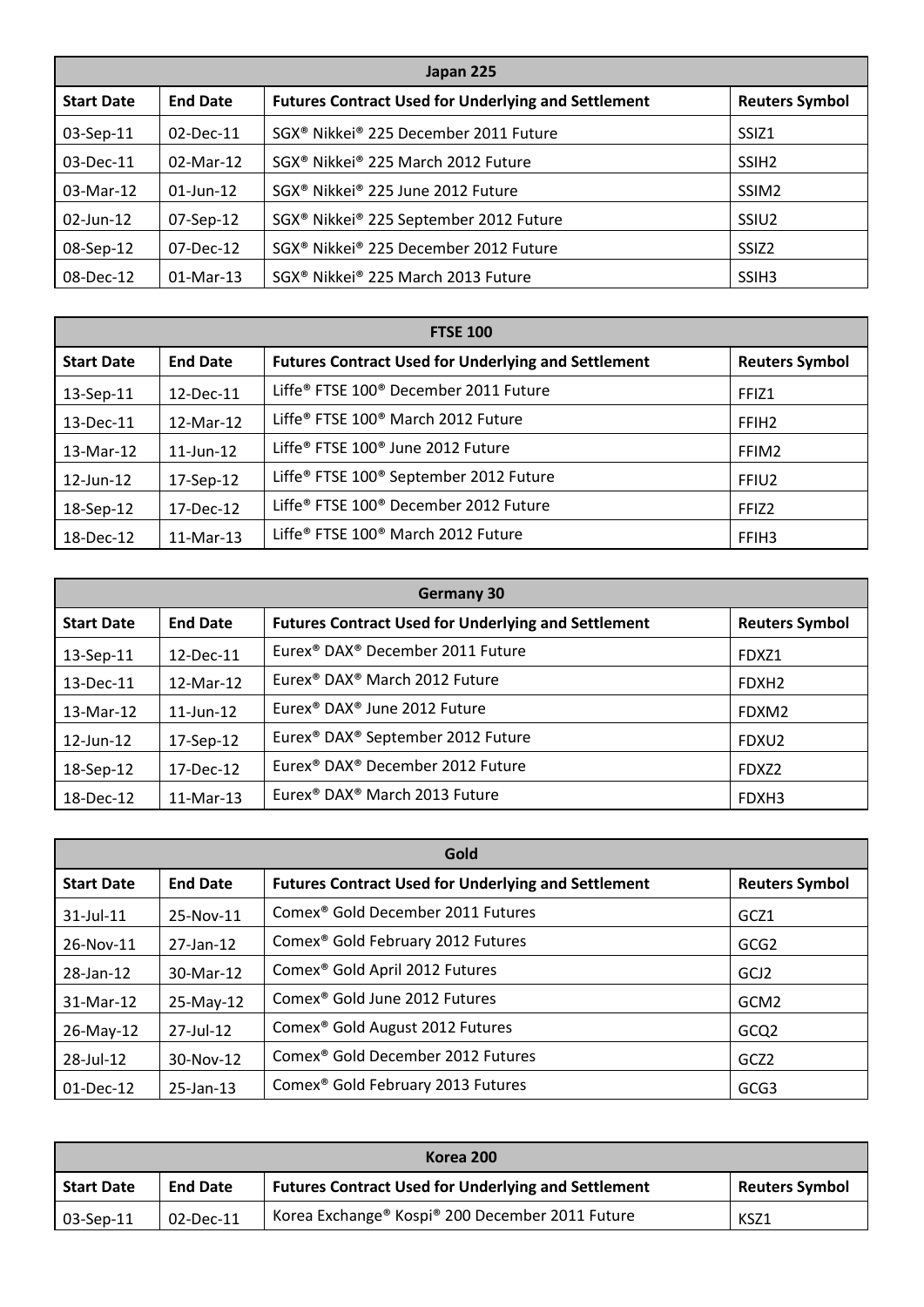| 03-Dec-11 | 02-Mar-12 | Korea Exchange® Kospi® 200 March 2012 Future     | KSH <sub>2</sub> |
|-----------|-----------|--------------------------------------------------|------------------|
| 03-Mar-12 | 08-Jun-12 | Korea Exchange® Kospi® 200 June 2012 Future      | KSM <sub>2</sub> |
| 09-Jun-12 | 07-Sep-12 | Korea Exchange® Kospi® 200 September 2012 Future | KSU <sub>2</sub> |
| 08-Sep-12 | 07-Dec-12 | Korea Exchange® Kospi® 200 December 2012 Future  | KSZ2             |
| 08-Dec-12 | 08-Mar-13 | Korea Exchange® Kospi® 200 March 2013 Future     | KSH3             |

| <b>Natural Gas</b> |                 |                                                            |                       |
|--------------------|-----------------|------------------------------------------------------------|-----------------------|
| <b>Start Date</b>  | <b>End Date</b> | <b>Futures Contract Used for Underlying and Settlement</b> | <b>Reuters Symbol</b> |
| 22-Oct-11          | 18-Nov-11       | Nymex <sup>®</sup> Natural Gas December 2011 Futures       | NGZ1                  |
| 19-Nov-11          | 23-Dec-11       | Nymex <sup>®</sup> Natural Gas January 2012 Futures        | NGF <sub>2</sub>      |
| 24-Dec-11          | 20-Jan-12       | Nymex <sup>®</sup> Natural Gas February 2012 Futures       | NGG <sub>2</sub>      |
| $21$ -Jan-12       | 17-Feb-12       | Nymex <sup>®</sup> Natural Gas March 2012 Futures          | NGH <sub>2</sub>      |
| 18-Feb-12          | 23-Mar-12       | Nymex <sup>®</sup> Natural Gas April 2012 Futures          | NGJ2                  |
| 24-Mar-12          | 20-Apr-12       | Nymex <sup>®</sup> Natural Gas May 2012 Futures            | NGK <sub>2</sub>      |
| 21-Apr-12          | 25-May-12       | Nymex <sup>®</sup> Natural Gas June 2012 Futures           | NGM <sub>2</sub>      |
| 26-May-12          | 22-Jun-12       | Nymex <sup>®</sup> Natural Gas July 2012 Futures           | NGN <sub>2</sub>      |
| $23$ -Jun-12       | 20-Jul-12       | Nymex <sup>®</sup> Natural Gas August 2012 Futures         | NGQ <sub>2</sub>      |
| $21$ -Jul-12       | 24-Aug-12       | Nymex <sup>®</sup> Natural Gas September 2012 Futures      | NGU <sub>2</sub>      |
| 25-Aug-12          | 21-Sep-12       | Nymex <sup>®</sup> Natural Gas October 2012 Futures        | NGV <sub>2</sub>      |
| 22-Sep-12          | 19-Oct-12       | Nymex <sup>®</sup> Natural Gas November 2012 Futures       | NGX <sub>2</sub>      |
| 20-Oct-12          | 23-Nov-12       | Nymex <sup>®</sup> Natural Gas December 2012 Futures       | NGZ <sub>2</sub>      |
| 24-Nov-12          | 21-Dec-12       | Nymex <sup>®</sup> Natural Gas January 2013 Futures        | NGF3                  |

| <b>Silver</b>     |                 |                                                            |                       |
|-------------------|-----------------|------------------------------------------------------------|-----------------------|
| <b>Start Date</b> | <b>End Date</b> | <b>Futures Contract Used for Underlying and Settlement</b> | <b>Reuters Symbol</b> |
| 27-Aug-11         | 25-Nov-11       | Comex <sup>®</sup> Silver December 2011 Futures            | SIZ <sub>1</sub>      |
| 26-Nov-11         | 24-Feb-12       | Comex <sup>®</sup> Silver March 2012 Futures               | SIH <sub>2</sub>      |
| 25-Feb-12         | 27-Apr-12       | Comex <sup>®</sup> Silver May 2012 Futures                 | SIK <sub>2</sub>      |
| 28-Apr-12         | 29-Jun-12       | Comex <sup>®</sup> Silver July 2012 Futures                | SIN <sub>2</sub>      |
| 30-Jun-12         | 31-Aug-12       | Comex <sup>®</sup> Silver September 2012 Futures           | SIU <sub>2</sub>      |
| 01-Sep-12         | 30-Nov-12       | Comex <sup>®</sup> Silver December 2012 Futures            | SIZ <sub>2</sub>      |
| 01-Dec-12         | 22-Feb-13       | Comex <sup>®</sup> Silver March 2013 Futures               | SIH <sub>3</sub>      |

| <b>Soybeans</b>   |                 |                                                            |                       |
|-------------------|-----------------|------------------------------------------------------------|-----------------------|
| <b>Start Date</b> | <b>End Date</b> | <b>Futures Contract Used for Underlying and Settlement</b> | <b>Reuters Symbol</b> |
| 29-Oct-11         | 30-Dec-11       | CBOT <sup>®</sup> Soybeans January 2012 Future             | ZSF <sub>2</sub>      |
| 31-Dec-11         | 24-Feb-12       | CBOT <sup>®</sup> Soybeans March 2012 Future               | ZSH <sub>2</sub>      |
| 25-Feb-12         | 27-Apr-12       | CBOT <sup>®</sup> Soybeans May 2012 Future                 | ZSK <sub>2</sub>      |
| 28-Apr-12         | 29-Jun-12       | CBOT <sup>®</sup> Soybeans July 2012 Future                | ZSN <sub>2</sub>      |
| 30-Jun-12         | 27-Jul-12       | CBOT <sup>®</sup> Soybeans August 2012 Future              | ZSQ <sub>2</sub>      |
| 28-Jul-12         | 31-Aug-12       | CBOT <sup>®</sup> Soybeans September 2012 Future           | ZSU <sub>2</sub>      |